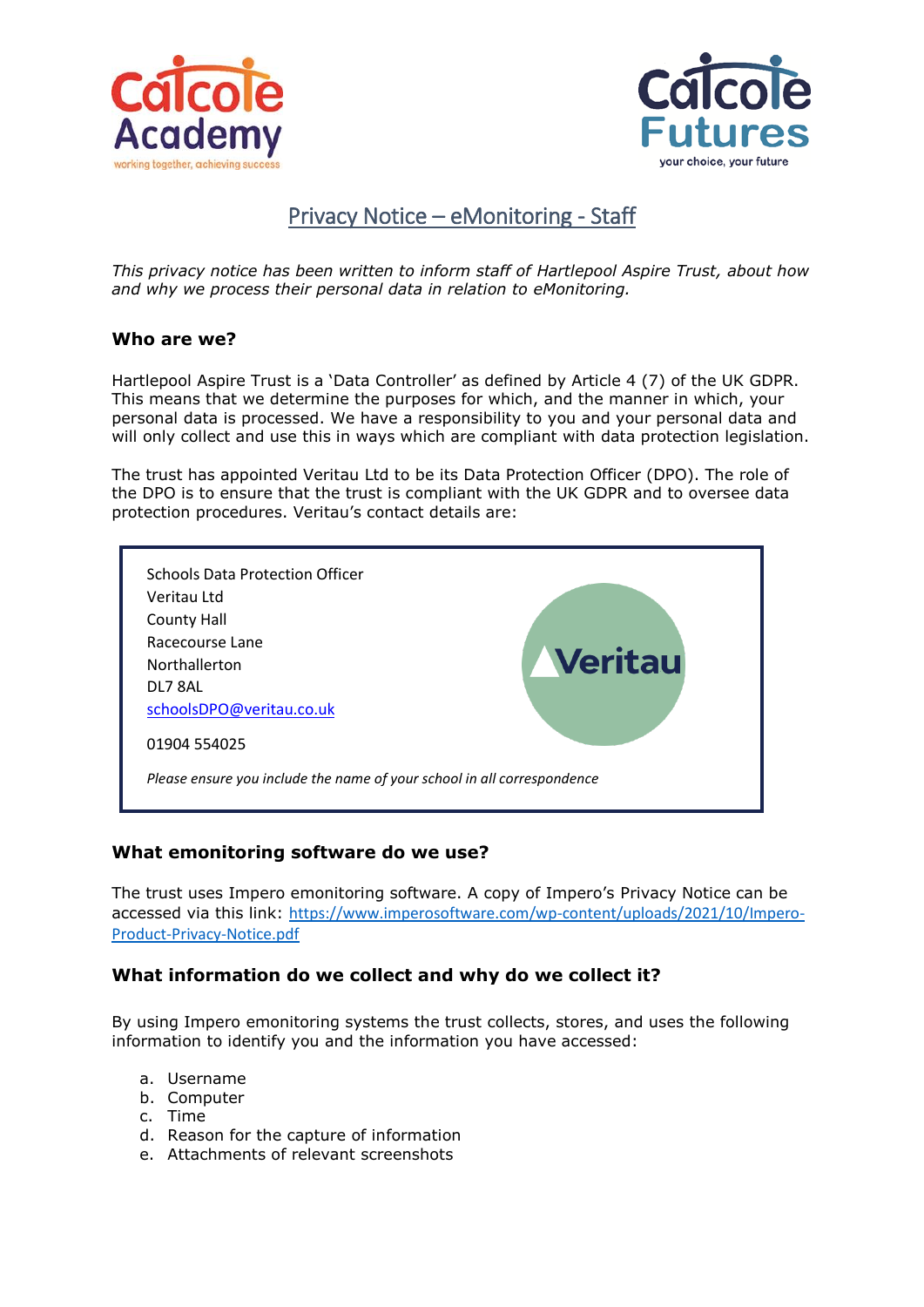### **The trust operates eMonitoring software for the following purposes:**

Compliance – Acceptable use Policy

#### **Our lawful basis for processing your personal data is Article 6(1)(c) and 9 (2)(b) respectively:**

Article 6 (1) (b) Contract: the processing is necessary for a contract you have with the individual, or because they have asked you to take specific steps before entering into a contract.

9 (2)(b) – processing is necessary for the purposes of carrying out the obligations and exercising specific rights of the controller or of the data subject in the field of employment and social security and social protection.

#### **Who has access to your personal data?**

Your information will only be made available to trust employees where there is a need to investigate the report. Only employees authorised by trust management may have access to this information.

#### **Who do we share your personal data with?**

We will only share captured information with other agencies where there is a lawful reason to do so - for example to share with the police for the purposes of crime prevention.

# **How long do we keep your personal data for?**

Information which does not meet the trust threshold will be retained for 90 days.

Information which meets the trust threshold will be kept on your personnel file for 6 years after your leaving date.

# **What rights do you have over your data?**

Under the UK GDPR, individuals have the following rights in relation to the processing of their personal data:

- to be informed about how we process your personal data. This notice fulfils this obligation,
- to request access to your personal data that we hold, and be provided with a copy of it,
- to request that your personal data is erased where there is no compelling reason for its continued processing.